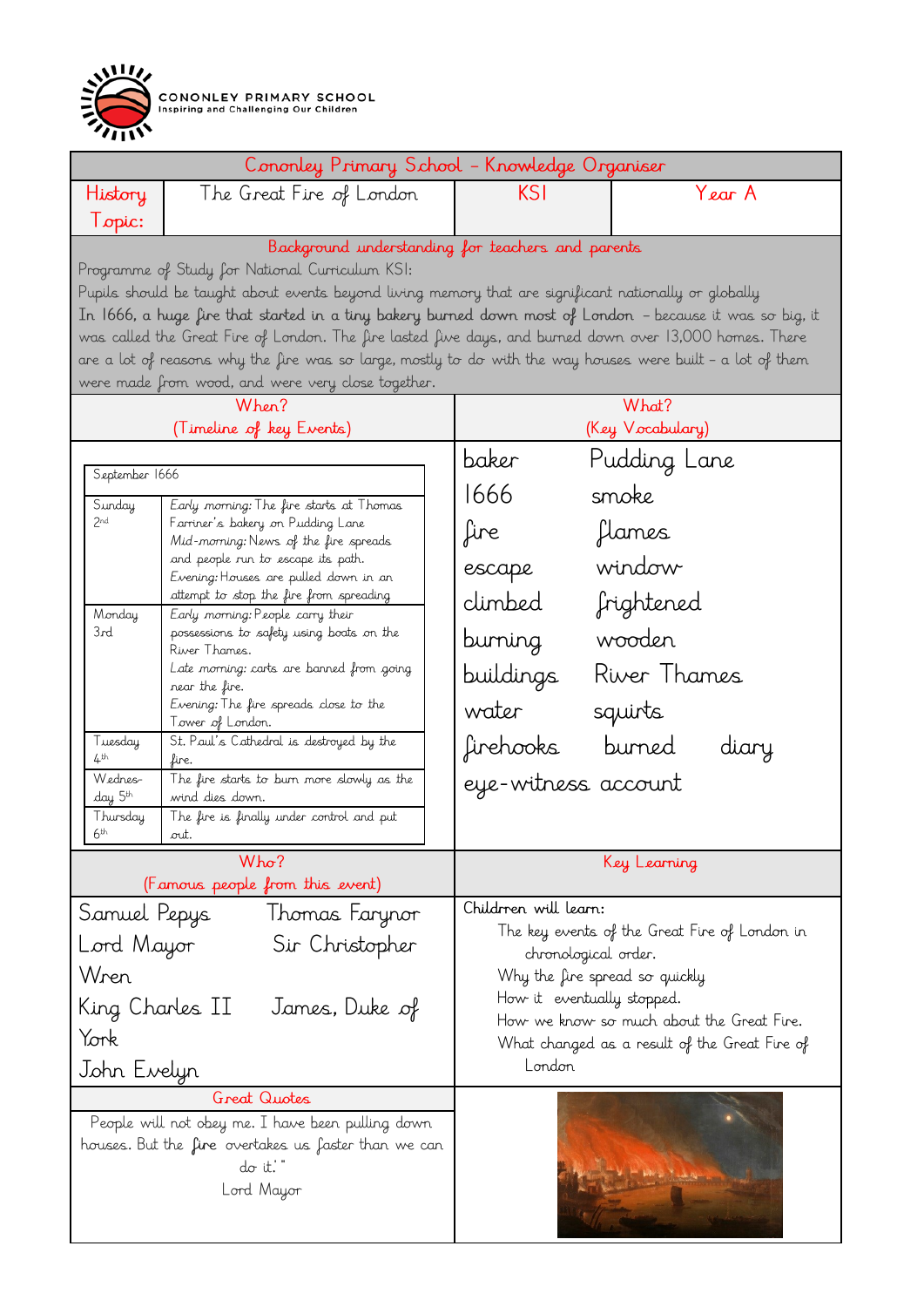## **Curriculum Intent: Key Lines of Enquiry**

| Key Line of Enguiry 1                                                                                                                                                                                                                                                      | Key Line of Enguiry 2                                                                                                                                                                                                                                                                                                                                                                                                    | Key Line of Enguiry 3                                                                                                                                                                                                                                                                                                                                                                                                                                                      |
|----------------------------------------------------------------------------------------------------------------------------------------------------------------------------------------------------------------------------------------------------------------------------|--------------------------------------------------------------------------------------------------------------------------------------------------------------------------------------------------------------------------------------------------------------------------------------------------------------------------------------------------------------------------------------------------------------------------|----------------------------------------------------------------------------------------------------------------------------------------------------------------------------------------------------------------------------------------------------------------------------------------------------------------------------------------------------------------------------------------------------------------------------------------------------------------------------|
| When did the Great Fire of<br>London take place?<br><b>Pupils will learn:</b><br>How London was different<br>in the past (buildings,<br>transport, streets, shops<br>etc) compared with the city<br>today<br>Technical vocabulary to<br>talk about the past (see<br>below) | What happened in the Great<br>Fire?<br>Pupils will learn:<br>Where the fire started<br>The reason why the fire<br>$\bullet$<br>started<br>How many days the fire<br>$\bullet$<br>lasted - sequence the<br>events of the fire<br>What happened to the<br>$\bullet$<br>people who were living<br>nearby<br>What happened to the<br>buildings<br>What did the Mayor of<br>London and King Charles II<br>do during the fire? | Why did the fire spread so far<br>and burn for so long?<br>Pupils will learn about:<br>How the fire spread using<br>old maps and computer<br>modelling<br>The effect of the weather<br>$\bullet$<br>conditions<br>How the type of buildings<br>$\bullet$<br>affected the spread of the<br>fire<br>How the methods of<br>$\bullet$<br>fighting the fire and how<br>effective they were using<br>photographs of artefacts<br>How the fire eventually<br>$\bullet$<br>stopped |
| <b>Key Vocabulary</b>                                                                                                                                                                                                                                                      | <b>Key Vocabulary</b>                                                                                                                                                                                                                                                                                                                                                                                                    | <b>Key Vocabulary</b>                                                                                                                                                                                                                                                                                                                                                                                                                                                      |
| Past<br>A long time ago<br>Century<br>Horse and cart<br>Half-timbered houses<br><b>Bakers</b><br>London                                                                                                                                                                    | <b>Baker</b><br>Thomas Farynor<br><b>Pudding Lane</b><br>Smoke<br><b>Flames</b><br>Escape<br>Frightened<br>St Paul's Cathedral<br>King Charles II<br>Lord Mayor                                                                                                                                                                                                                                                          | Squirts<br>Firehooks<br><b>River Thames</b><br>boats                                                                                                                                                                                                                                                                                                                                                                                                                       |